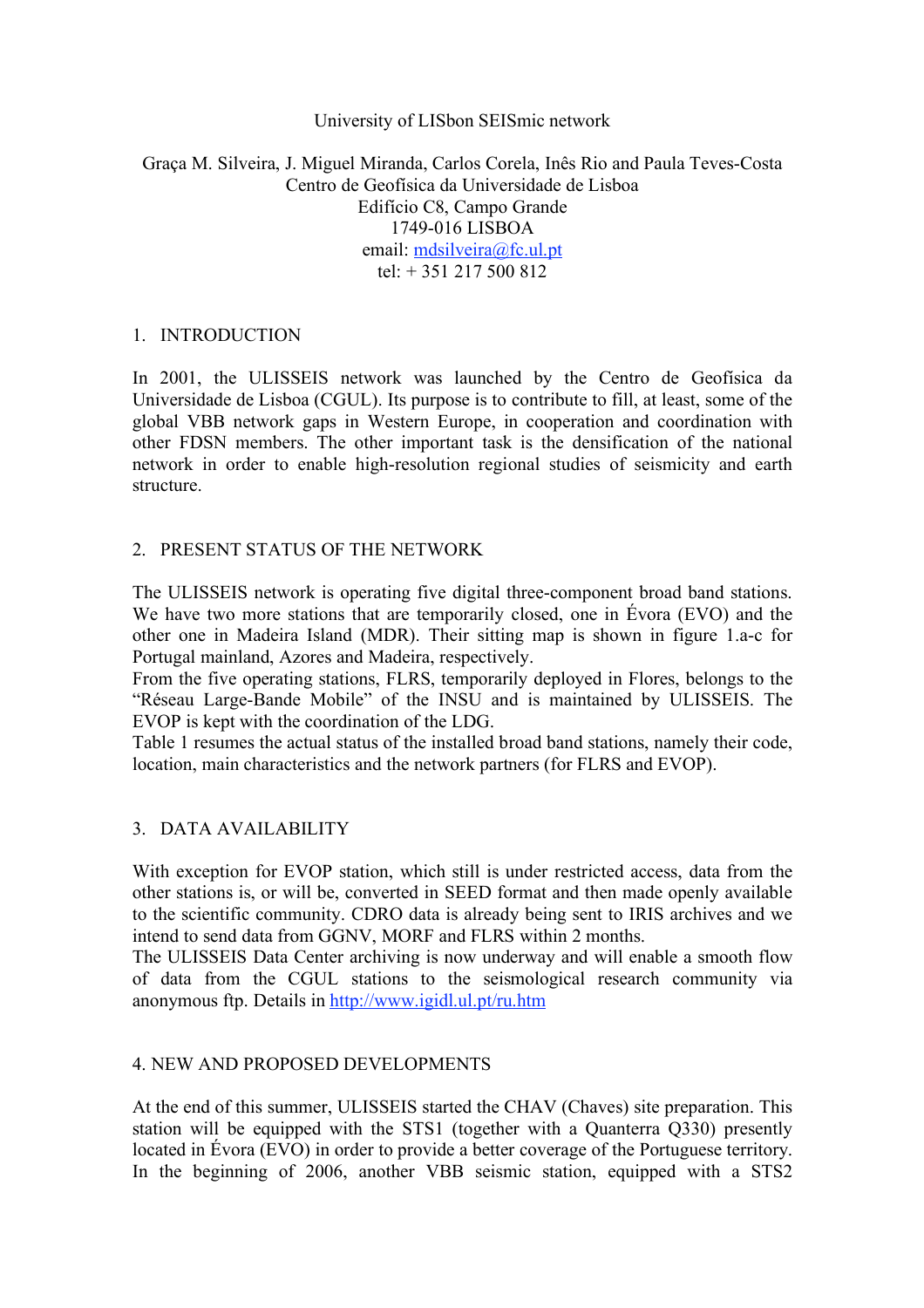seismometer and a REFTEK data acquisition system, will be deployed in Montejunto. We intend to re-open MDR (Madeira) BB station which has been closed due to an hardware failure related to satellite transmission.

Our main efforts are now focused on the possibility of having some of our stations in real-time using an internet link.



a - Portugal mainland

Figure 1 – Station map of the ULISSEIS (University of LISbon SEISmic) network.  $\triangle$  operational stations totally maintained by ULISSEIS. operational stations maintained in cooperation with IPGP (FLRS) and LDG (EVOP and MDR) planned stations